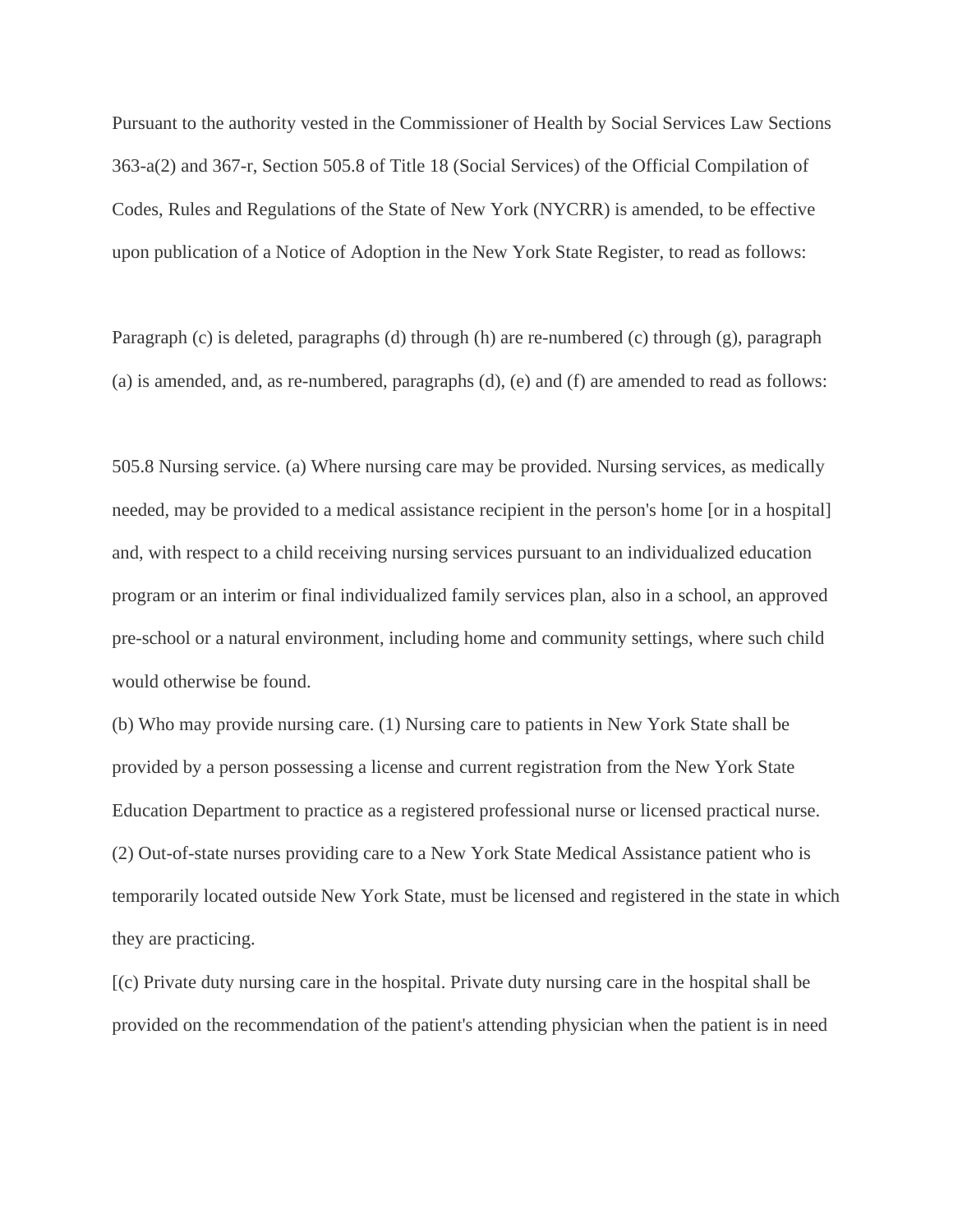of individual and continuous care beyond that available by the staff of a hospital, including that which is available in a critical care area.]

([d]c) Nursing service in the home. (1) For necessary nursing service to be provided in the person's home, full and primary use shall be made of the services of an approved home health agency, including a hospital-based home health agency.

(2) Such service shall be provided on a per visit basis and may include not only intermittent or part-time nursing service for the patient but also instructions to members of the patient's family in procedures necessary for the care of the patient.

(3) Service of a registered professional nurse or of a licensed practical nurse on a private practitioner basis may be provided to a patient in his own home only under the following circumstances:

(i) when there is no approved home health agency available to provide the intermittent or parttime nursing services needed by the patient;

(ii) when the patient is in need of individual and continuous nursing care beyond that available from an approved home health agency.

([e]d) Prior approval and prior authorization. Prior approval [by the local professional director and prior authorization by the local social services official] shall be required for nursing service provided in a person's home [or in a hospital] by a private practicing registered professional or licensed practical nurse, except that in an urgent situation the attending physician may order the service of such nurse for no more than two nursing days and immediately notify the [local social services official and the appropriate medical director] Department of Health.

 $(f|e)$  Physician's written order required. All nursing services provided by a registered professional nurse or licensed professional nurse in a recipient's home, [a hospital,] a school, an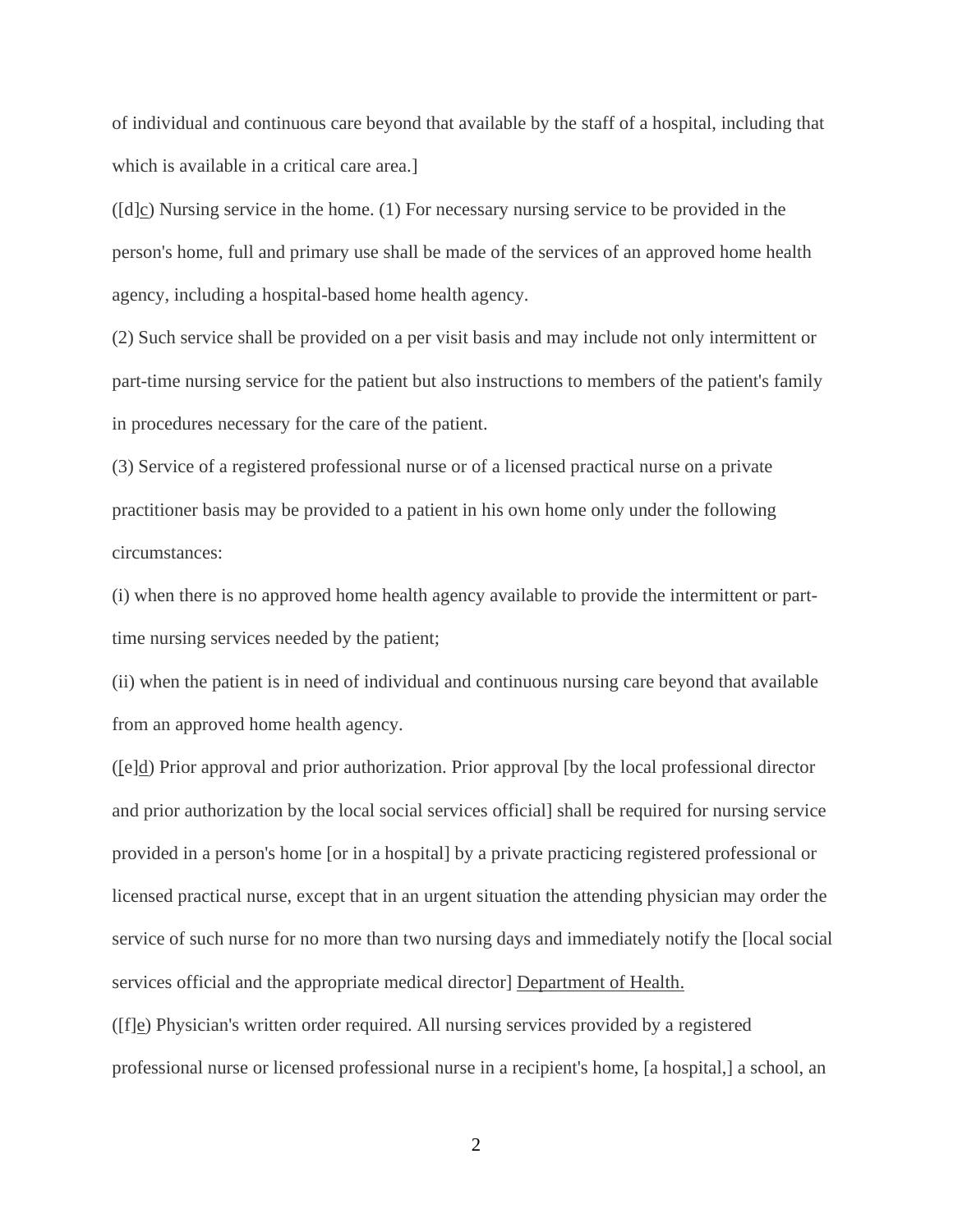approved pre-school, or a natural environment, including home and community settings, where such child would otherwise be found, must be provided in accordance with the attending physician's written order and plan of treatment. In extraordinary circumstances and for valid reasons which must be documented, nursing services in the home may be initiated by a home health agency before the physician examines the recipient. A physician's written order is required for all such nursing services in excess of the initial two visits.

([g]f) Reimbursement. (1) Reimbursement for nursing services rendered by a registered professional nurse or licensed practical nurse on a private practitioner basis shall be at fees not to exceed those established by the Department of Health and approved by the State Budget Director. Nursing services rendered by a registered professional nurse or licensed practical nurse on a private practitioner basis in a hospital provided on dates between July 1, 1977 and October 8, 1979 are non-reimbursable under the Medical Assistance Program, except that a local social services official (or the MMIS project director, if a county was listed in section 540.6 of this Subchapter at the time service was rendered) may determine to reimburse services rendered after October 1, 1979, in accordance with this Part, if written approval is obtained from the State Commissioner.

(2) Reimbursement shall not be allowed on a fee paid to a legally responsible relative who provides nursing services in the patient's home [or in a hospital].

(3) Payment for nursing services provided by an approved home health agency, including a hospital-based home health agency, shall be at rates established by the State Commissioner of Health pursuant to subdivision 7 of section 206 of the Public Health Law and reimbursement for such expenditures shall be at such rates.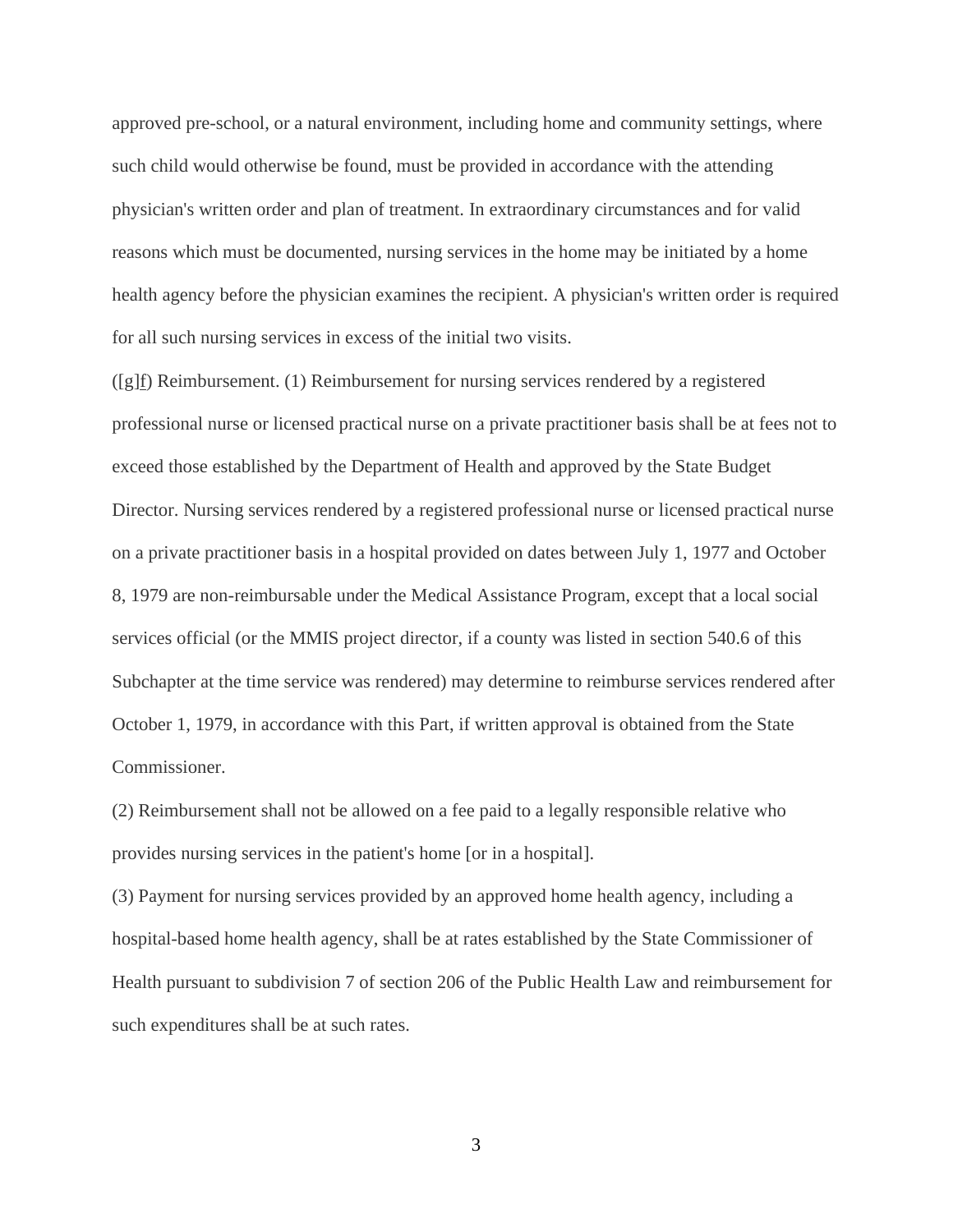(4) Payment is available for nursing services which are part of the development of, or furnished pursuant to, an individualized education program and which are provided by a registered professional nurse or licensed practical nurse employed by, or under contract to, a school district, an approved pre-school, a county in the State or the City of New York. Reimbursement for such services must be made in accordance with the provider agreement.

(5) Payment is available for nursing services which are part of the development of, or furnished pursuant to, an interim or final individualized family services plan and which are provided by a registered professional nurse or licensed practical nurse employed by, or under contract to, an approved early intervention program or a municipality in the State. Reimbursement for such services must be made in accordance with the provider agreement.

(6) Effective January 1, 2007 [through January 1, 2009], payment for nursing services provided to medically fragile children shall be at an enhanced rate which exceeds the provider's nursing services payment rate established by the Department of Health and approved by the State Budget Director under this subdivision. (a) Medically fragile children means children who are at risk of hospitalization or institutionalization, but who are capable of being cared for at home if provided with appropriate home care services, including but not limited to case management services and continuous nursing services, and includes any children under the age of 21 receiving continuous nursing services pursuant to this section. (b) The enhanced rate shall be determined by applying thirty percent (30%) of the provider's approved rate in addition to the rate otherwise payable under this subdivision, which increase is at least equivalent to the reimbursement rate for the AIDS Home Care Program specified in section 86-1.46(b) of Title 10 of the Official Compilation of Codes, Rules and Regulations of the State of New York. Licensed Home Care Services Agency (LHCSA) providers receiving reimbursement at the enhanced rate shall use such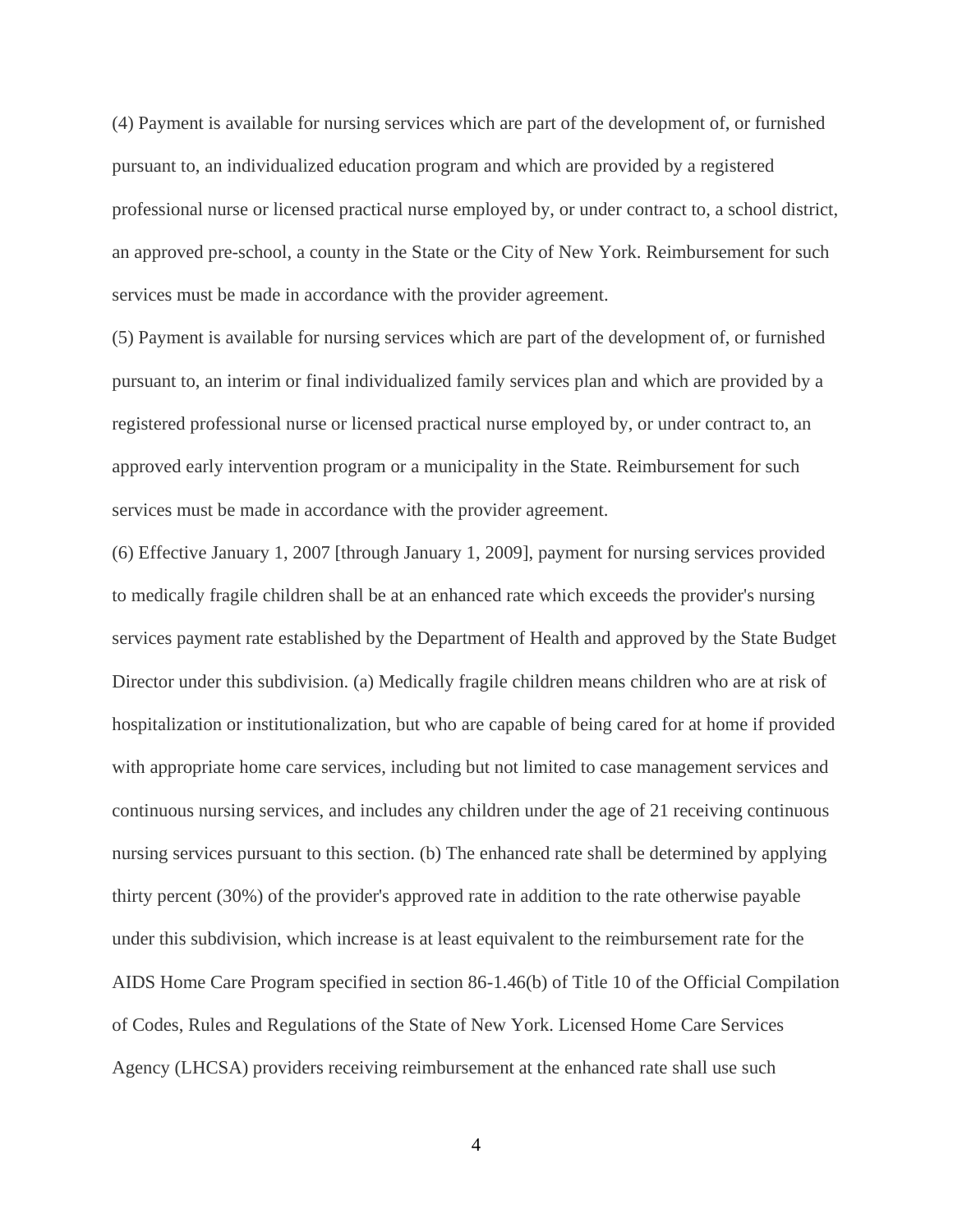amounts only to recruit and retain nurses to ensure the delivery of nursing services to medically fragile children. (c) The enhanced rate shall only be payable upon submission of a certification by a nurse provider, on forms and procedures prescribed by the Department, that he or she has satisfactory training and experience to provide nursing services to medically fragile children. A LHCSA provider shall make and submit such certifications on behalf of nurses rendering services to children under this subdivision.

(7)(i) *Fee-for-service reimbursement for provider directory participants.* Effective October 1, 2020, the Commissioner of Health shall, subject to the provisions of paragraph (f)(6) of this section, and the provisions of paragraph (f)(7)(ii) of this section, and subject to the availability of federal financial participation, annually increase fees for the fee-for-service reimbursement of private duty nursing services provided to medically fragile children by fee-for-service private duty nursing services providers who enroll and participate in the provider directory pursuant to paragraph (f)(7)(ii) of this section, over a period of three years, commencing October 1, 2020, by one-third annual increments, until such fees for reimbursement equal the final benchmark payment designed to ensure adequate access to the service. In developing such benchmark the Commissioner of Health may utilize the average 2018 Medicaid managed care payments for reimbursement of such private duty nursing services.

(ii) *Provider directory for fee-for-service private duty nursing services provided to medically fragile children.* The Commissioner of Health shall establish a directory of qualified providers for the purpose of promoting the availability and ensuring delivery of fee-for-service private duty nursing services to medically fragile children and individuals transitioning out of such category of care. Such transition period shall commence upon the individuals reaching age 21 and shall include any such individuals under the age of 23 receiving continuous nursing services pursuant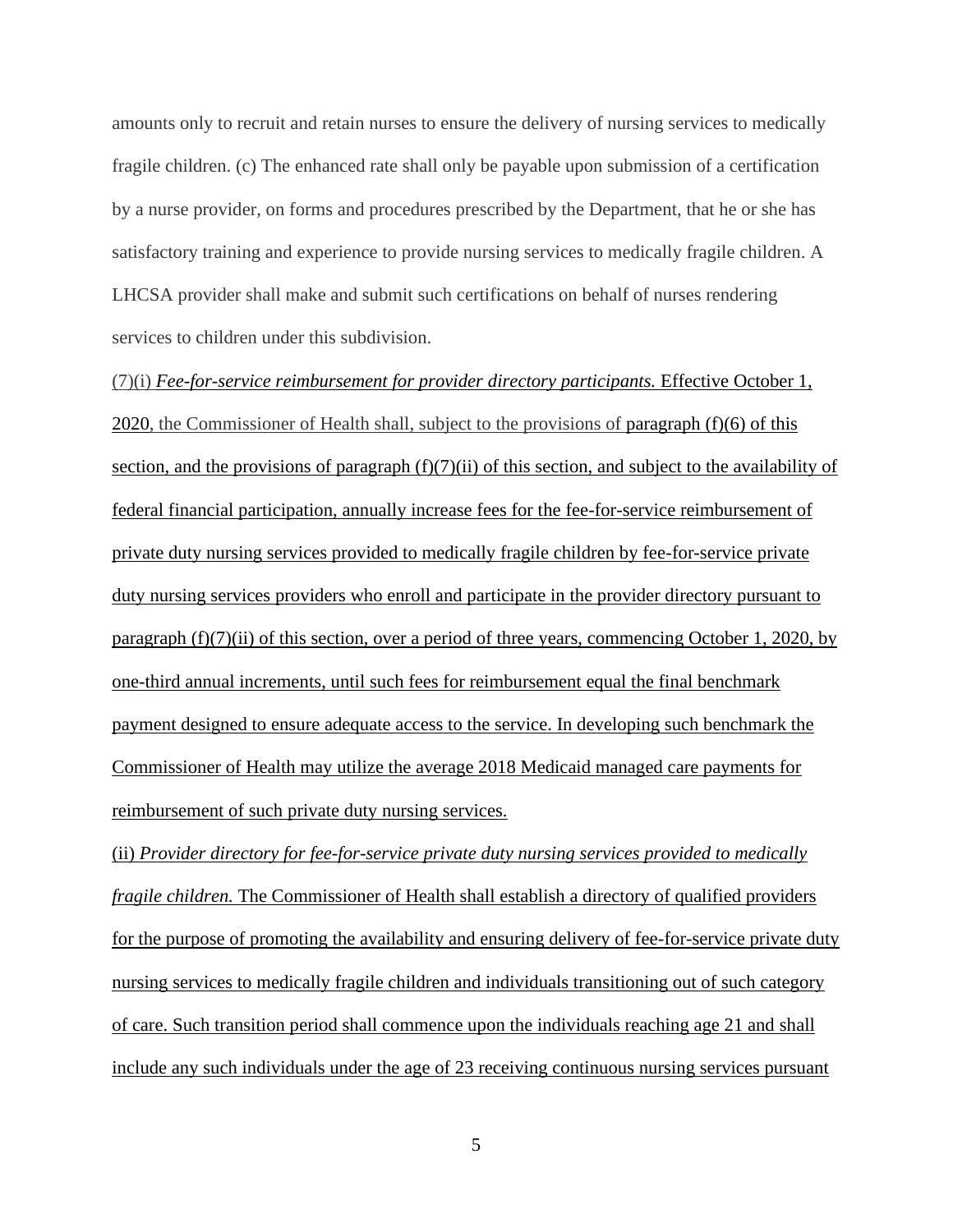to this section. Qualified providers enrolling in the directory shall ensure the availability and delivery of such services to individuals in need of such services, and shall receive increased reimbursement for such services pursuant to paragraph  $f(7)(i)$  of this section. The directory shall offer enrollment to all private duty nursing services providers to promote and ensure the participation in the directory of all nursing services providers available to serve medically fragile children.

([h]g) Nurse-midwife services. (1) Standards of conformity. The provision of nurse-midwife services to a recipient in the Medical Assistance Program shall be in conformity with the provisions of section 85.36 of the Department of Health regulations (10 NYCRR) in order to be a reimbursable service.

(2) Payment for nurse-midwife services. (i) State reimbursement shall be available for expenditures made in accordance with provisions of this section.

(ii) Payment and reimbursement under the Medical Assistance Program for services provided by an independently practicing nurse-midwife shall be in accordance with fees established by the State Department of Health and approved by the State Director of the Budget.

(iii) Services provided by a nurse-midwife who is salaried by a medical facility that is reimbursed for services on a cost-related basis shall not be reimbursed on a fee-for-service basis if the cost for the nurse-midwife's salary is included in the facility's cost-based rate.

(iv) Services provided by nurse-midwives under this subdivision shall be eligible for payment and State reimbursement effective January 1, 1984.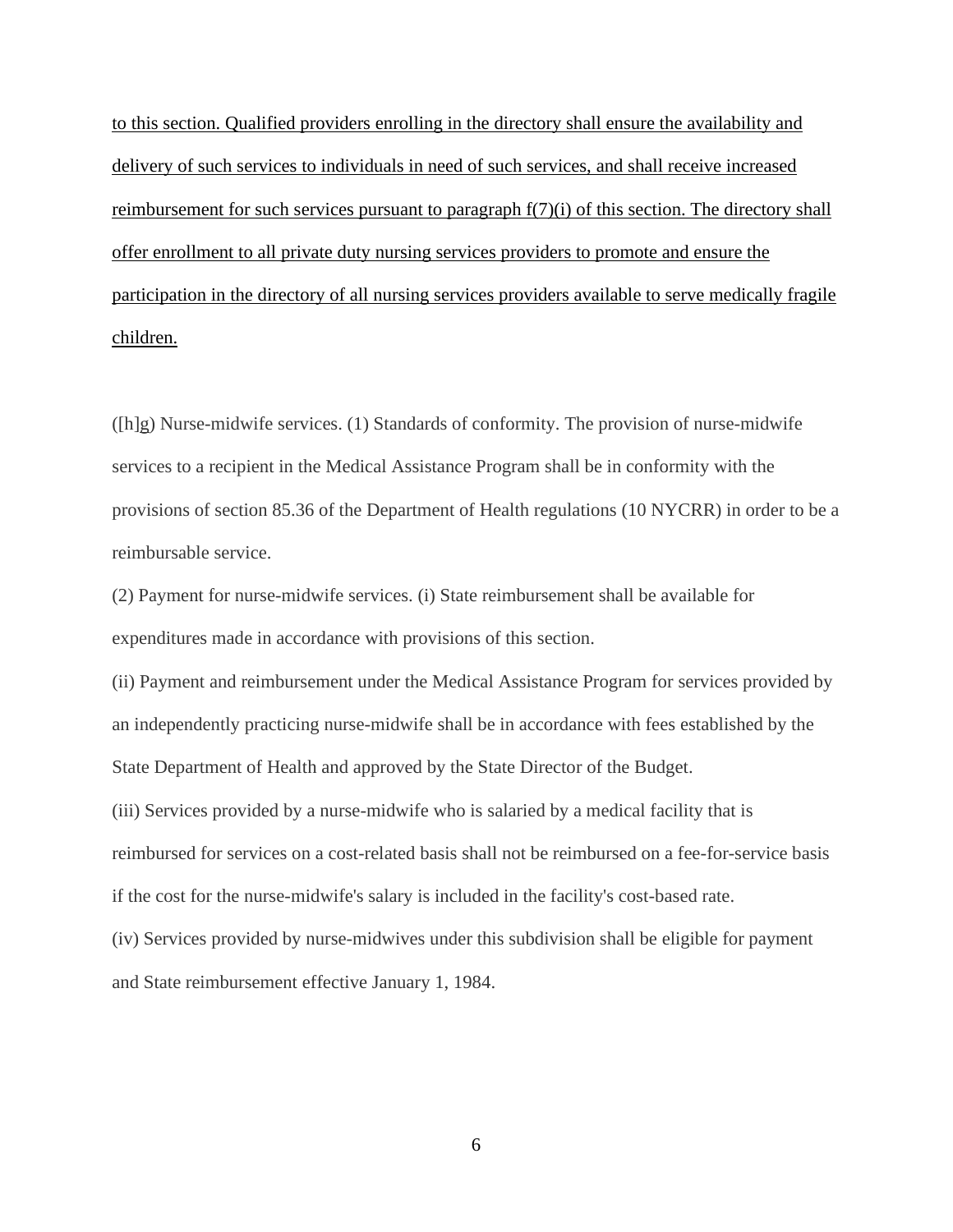## **REGULATORY IMPACT STATEMENT**

### **Statutory Authority:**

Social Services Law ("SSL") section 363-a and Public Health Law ("PHL") section 201(1)(v) provide that the Department is the single state agency responsible for supervising the administration of the State's medical assistance ("Medicaid") program and for adopting such regulations, not inconsistent with law, as may be necessary to implement the State's Medicaid program. The State's Medicaid program includes nursing services authorized by SSL § 367-r, as amended by Chapter 56 of the Laws of 2020. The Department may promulgate regulations necessary to carry out the program's objectives, which includes the provision of and payment for nursing services. SSL § 367-r. The proposed amendment to the nursing services regulation is within the Department's statutory rulemaking authority as it sets forth a required framework for the method of reimbursing nursing services and establishing a provider directory for medically fragile children.

## **Legislative Objectives:**

The Legislature's objective in amending SSL § 367-r was to establish the annual increase to fees for the fee-for-service reimbursement of private duty nursing services provided to medically fragile children by fee-for-service private duty nursing service providers who enroll and participate in provider directory over a period of three years, commencing October 1, 2020, by one-third annual increments, until such fees for reimbursement equal the final benchmark payment designed to ensure adequate access to the service. In developing such benchmark, the Commissioner of Health may utilize the average 2018 Medicaid managed care payments for reimbursement of such private duty nursing services. The statutory amendment further provides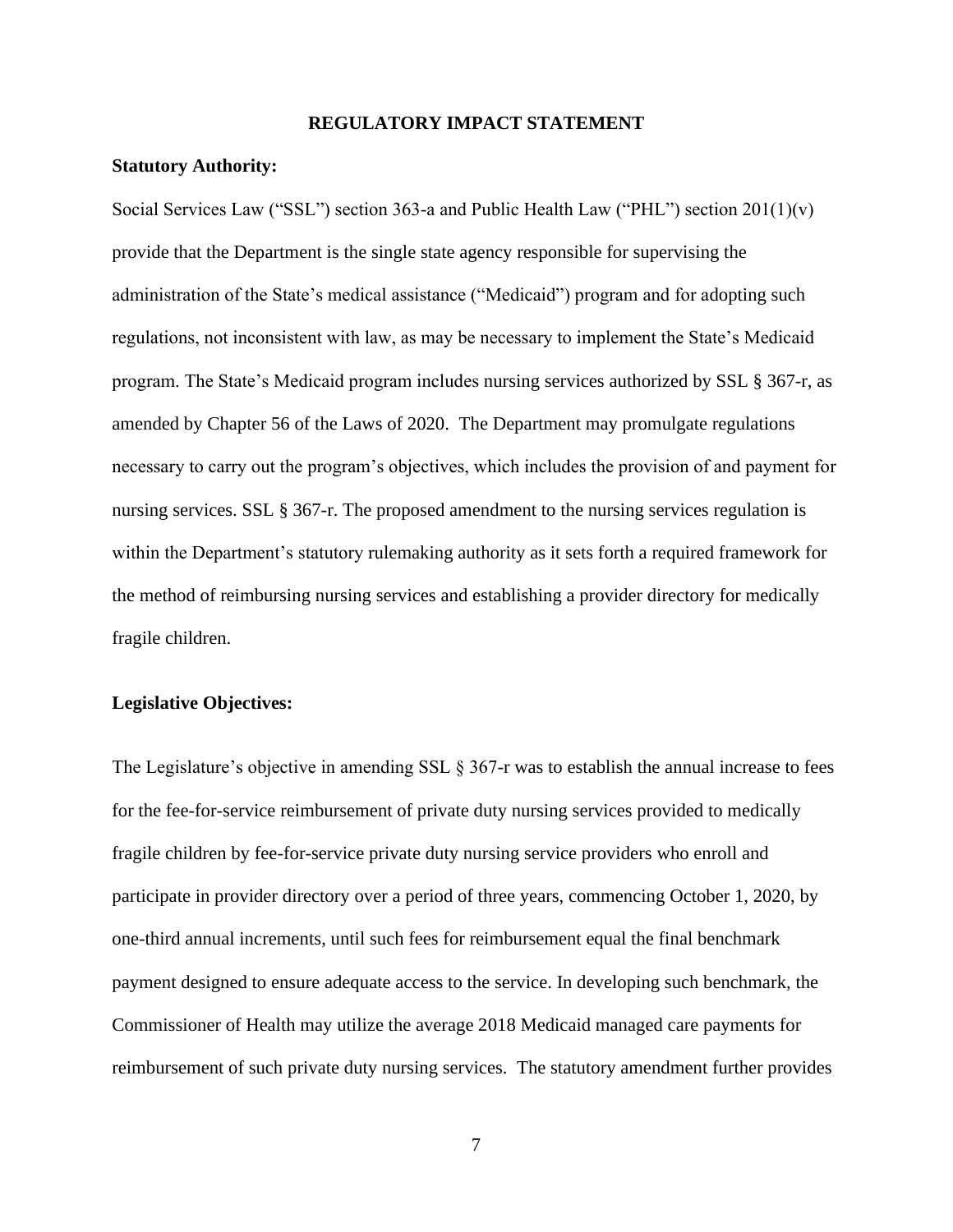for the Commissioner of Health to establish a directory of qualified providers for the purpose of promoting the availability and ensuring delivery of fee-for-service private duty nursing services to medically fragile children and individuals transitioning out of such category of care; such transition period shall commence upon the individuals reaching age 21 and shall include any such individuals under the age of 23 receiving continuous nursing services pursuant to this section. Qualified providers enrolling in the directory are required to ensure the availability and delivery of and to provide such services to those individuals as are in need of such services and to receive the increased reimbursement for the nursing services. The directory offers enrollment to all private duty nursing services providers to promote and ensure the participation in the directory of all nursing services providers available to serve medically fragile children. Additional changes—amending paragraphs (a) and (e) and deleting paragraph (c)—are made to remove obsolete references to private duty nursing services in a hospital setting, because the State's Medicaid program has not and does not reimburse for services in a hospital since those services are included in the hospital's all-inclusive Medicaid reimbursement rate.

## **Needs and Benefits:**

Historically, the State has provided additional reimbursement for private duty nursing (PDN) services provided to medically fragile children. Reimbursement for PDN services currently also includes a 30 percent add-on enhanced fee for medically fragile children under age 21. However, access to fee-for-service private duty nursing services provided to medically fragile children continues to be challenging based on the demand for and shortage of available nurses. Even with the current 30 percent add-on, for the approximately 1,500 medically fragile children who access PDN services in the fee-for-service program, it is often difficult to find private duty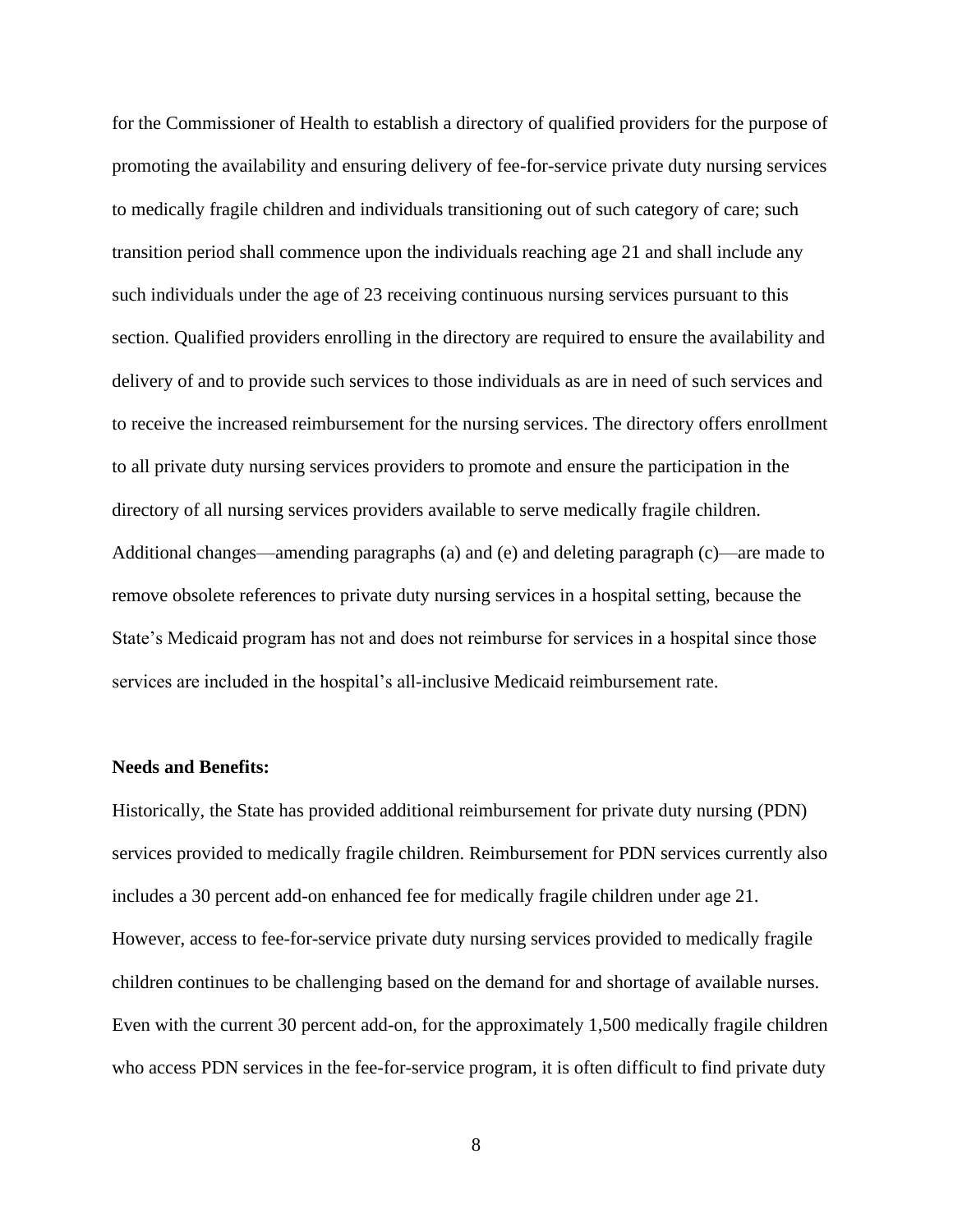nurses to serve complex cases, and to find nurses who accept the Medicaid fee schedule and/or who are enrolled in the Medicaid program. Many PDN providers are no longer accepting cases for medically fragile children.

The annual increase to fees for the fee-for-service reimbursement to private duty nurses who participate in the directory will allow greater access to the private duty nursing services and allow for a transition period for those private duty nursing services to individuals up to the age of 23 at the increased reimbursement rate. This transition period will prevent providers from discontinuing private duty nursing services to medically fragile children once the enhanced rates ends at the time individuals turn 21.

#### **Costs to Regulated Parties:**

There will be no additional costs to private regulated parties as a result of the proposed regulation.

## **Costs to State Government:**

As reflected in the State's fiscal year 2020-21 budget, there is additional increase in Medicaid expenditures anticipated as a result of the proposed regulation of \$12.8 million (State share).

### **Costs to Local Government:**

Local districts' share of Medicaid costs is statutorily capped; therefore, there will be no additional costs to local governments as a result of the proposed regulation.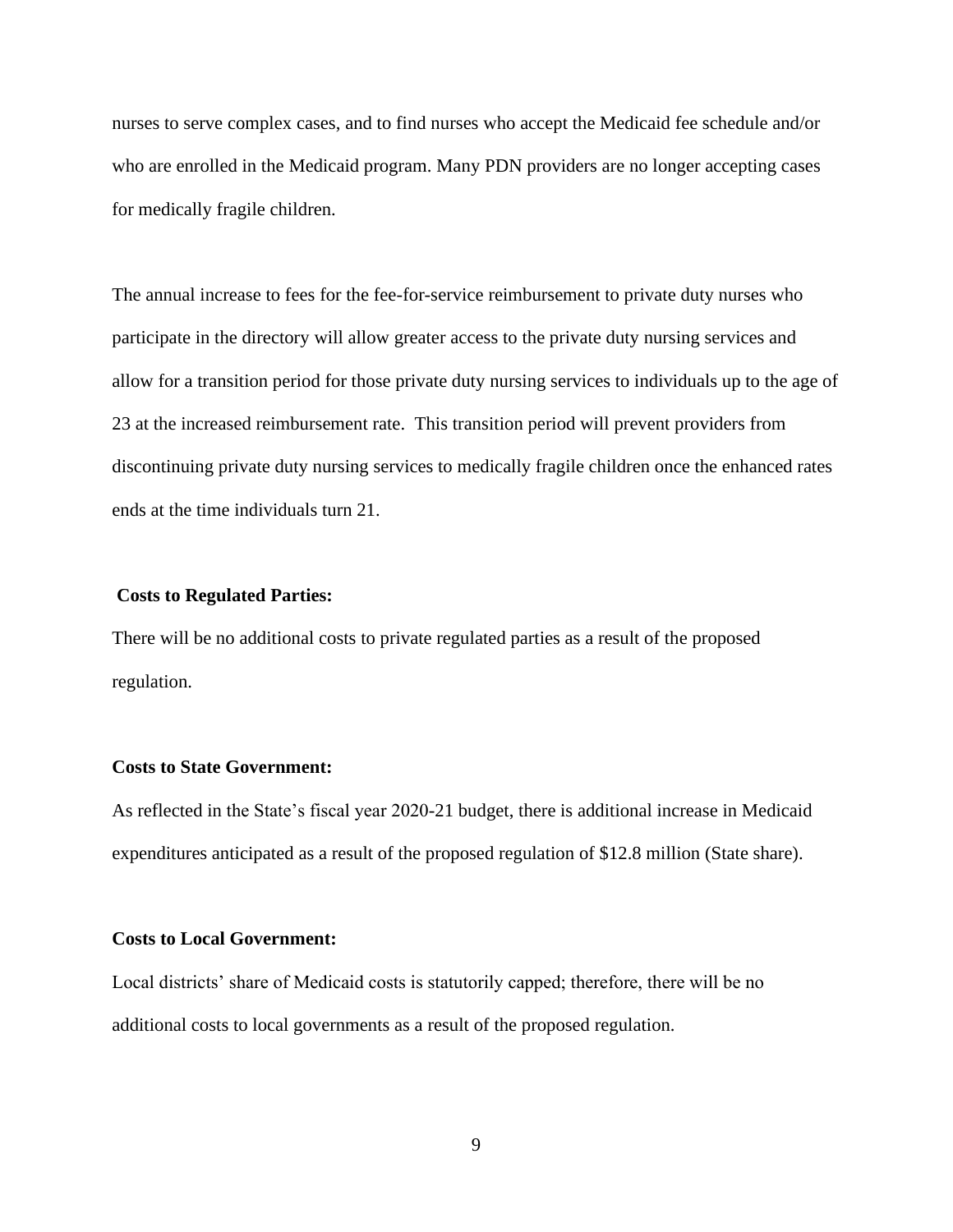## **Costs to the Department of Health:**

As reflected in the State's fiscal year 2020-21 budget, in addition to the \$12.8 million State share cost to State Government, there will be an additional administrative cost to the Department of Health of \$436,456.68.

# **Local Government Mandates:**

The proposed regulation does not impose any new programs, services, duties or responsibilities upon any county, city, town, village, school district, fire district or other special district.

## **Paperwork:**

The proposed regulations do not impose any reporting requirements on fiscal intermediaries or other entities. The existing enrollment forms will be modified, and no new forms will be created.

## **Duplication:**

The proposed regulations do not duplicate any existing federal, state or local regulations.

## **Alternatives:**

As discussed above, the Legislature has determined that, based on the need for private duty nursing services and the scarcity of nurses available for medically fragile children, the additional reimbursement fees are needed for those who enroll and participate in the provider directory. Accordingly, the alternative of not taking this regulatory action was rejected.

## **Federal Standards:**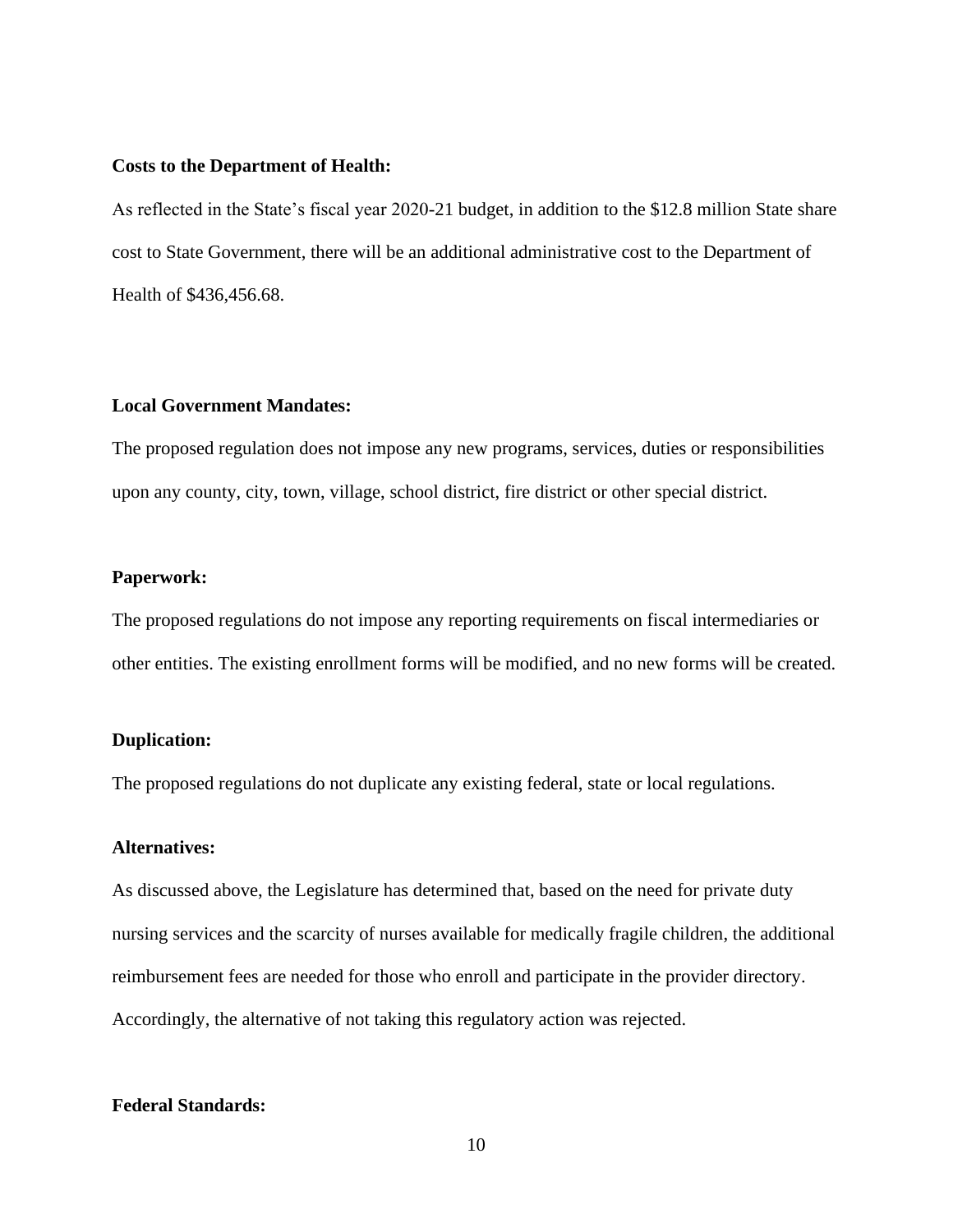The proposed regulations do not exceed any minimum federal standards.

# **Compliance Schedule:**

There is no compliance schedule imposed by this amendment, which shall be effective upon

publication of a notice of adoption.

**Contact Person:**  Katherine Ceroalo New York State Department of Health Bureau of Program Counsel, Regulatory Affairs Unit Corning Tower Building, Rm 2438 Empire State Plaza Albany, NY 12237 (518) 473-7488 (518) 473-2019 (FAX) [REGSQNA@health.ny.gov](mailto:REGSQNA@health.ny.gov)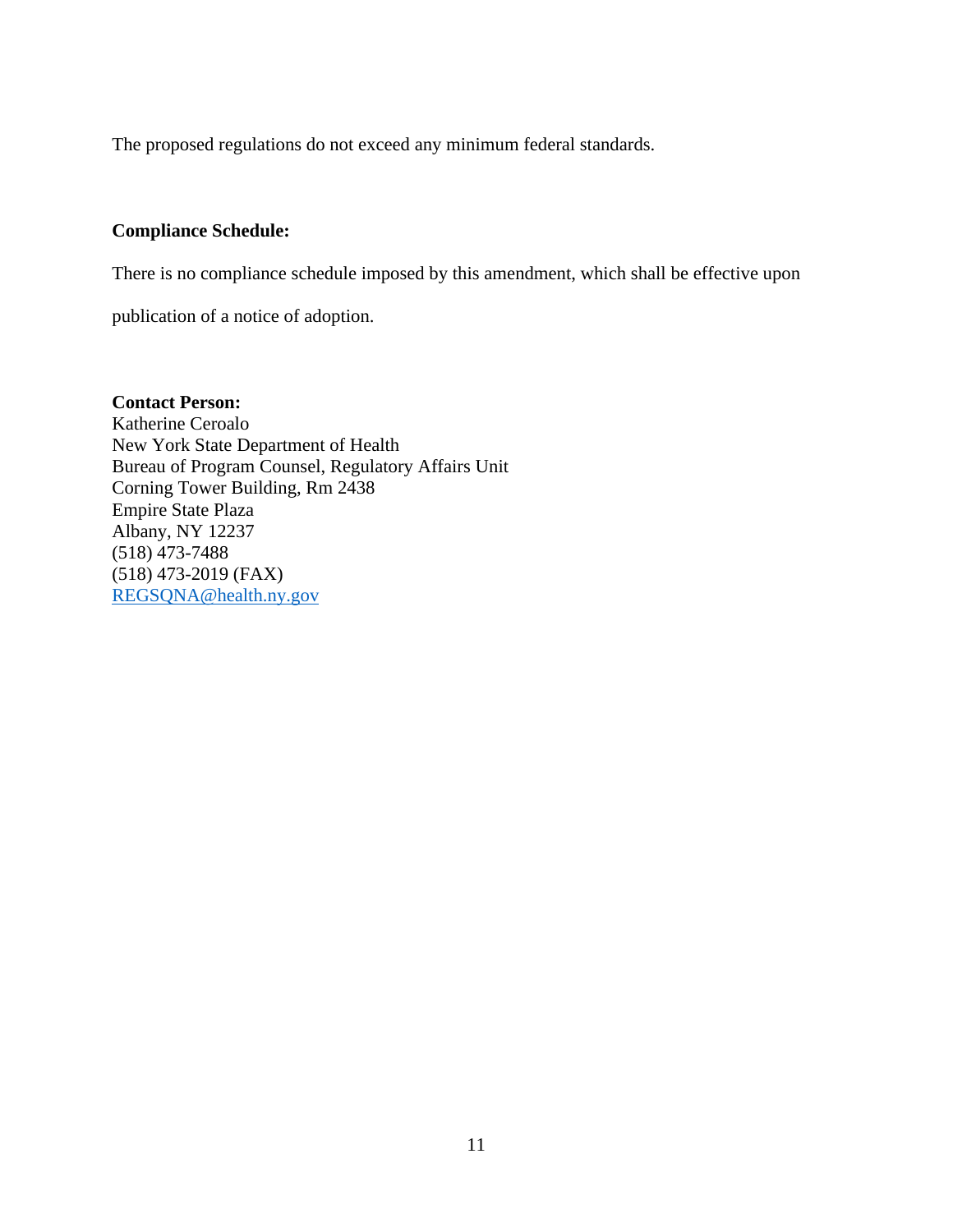# **STATEMENT IN LIEU OF REGULATORY FLEXIBILITY ANALYSIS**

No regulatory flexibility analysis is required pursuant to section 202-b(3)(a) of the State Administrative Procedure Act. The proposed amendment does not impose an adverse economic impact on small businesses or local governments, and it does not impose reporting, record keeping or other compliance requirements on small businesses or local governments.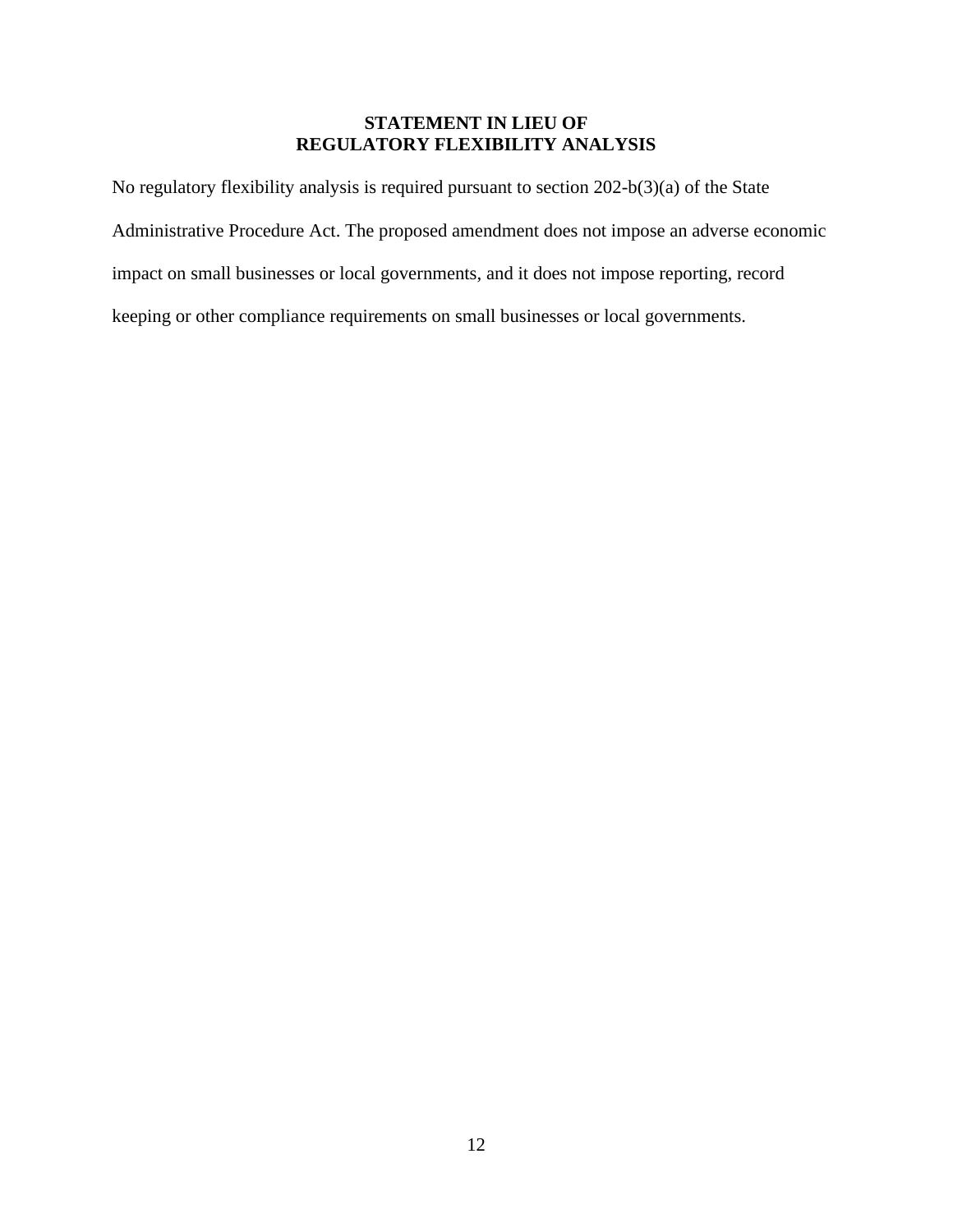# **STATEMENT IN LIEU OF RURAL AREA FLEXIBILITY ANALYSIS**

No rural area flexibility analysis is required pursuant to section 202-bb(4)(a) of the State Administrative Procedure Act. The proposed amendment does not impose an adverse impact on facilities in rural areas, and it does not impose reporting, record keeping or other compliance requirements on facilities in rural areas.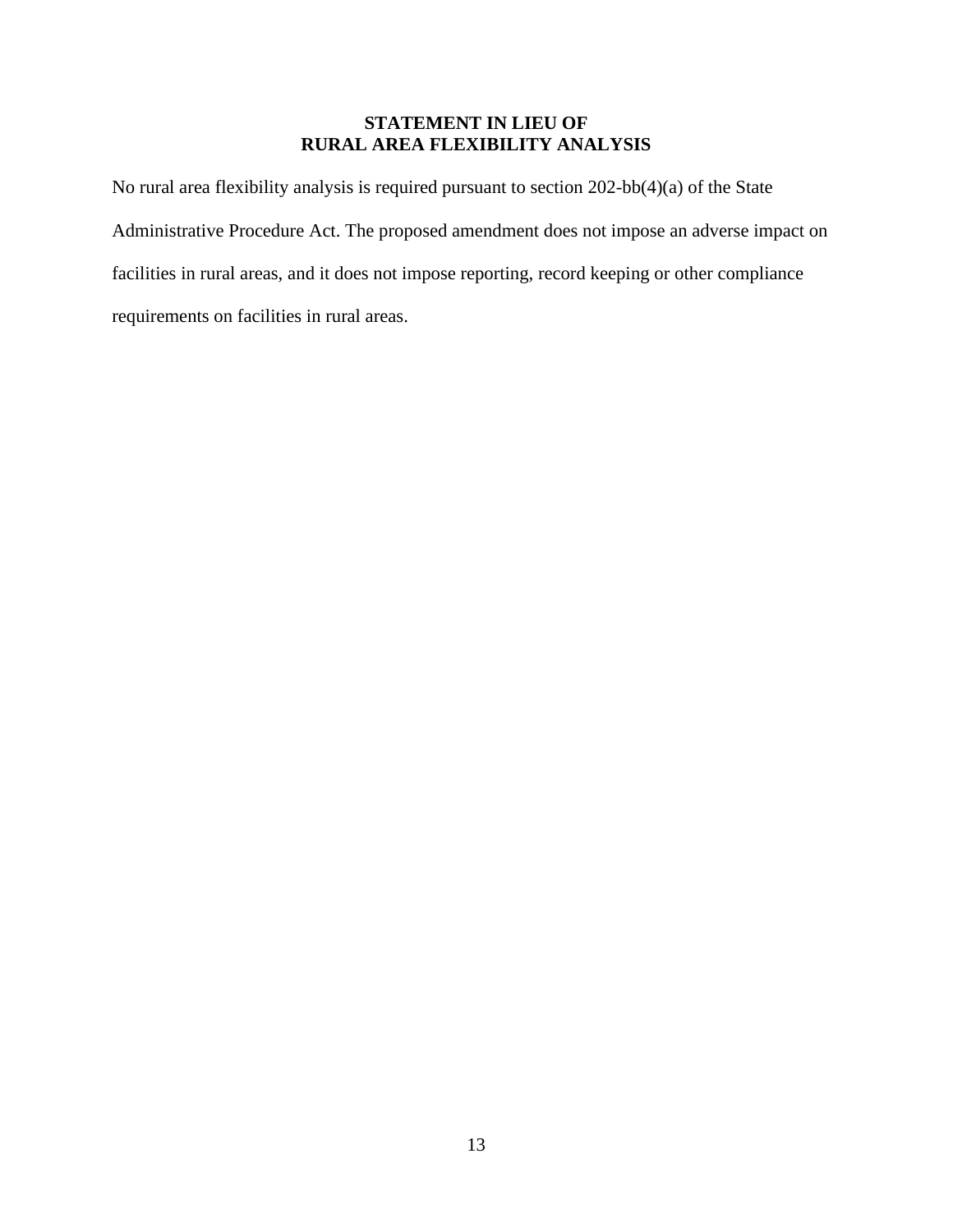# **JOB IMPACT STATEMENT**

A Job Impact Statement for these amendments is not being submitted because it is apparent from the nature and purposes of the amendments that they will not have a substantial adverse impact on jobs and/or employment opportunities.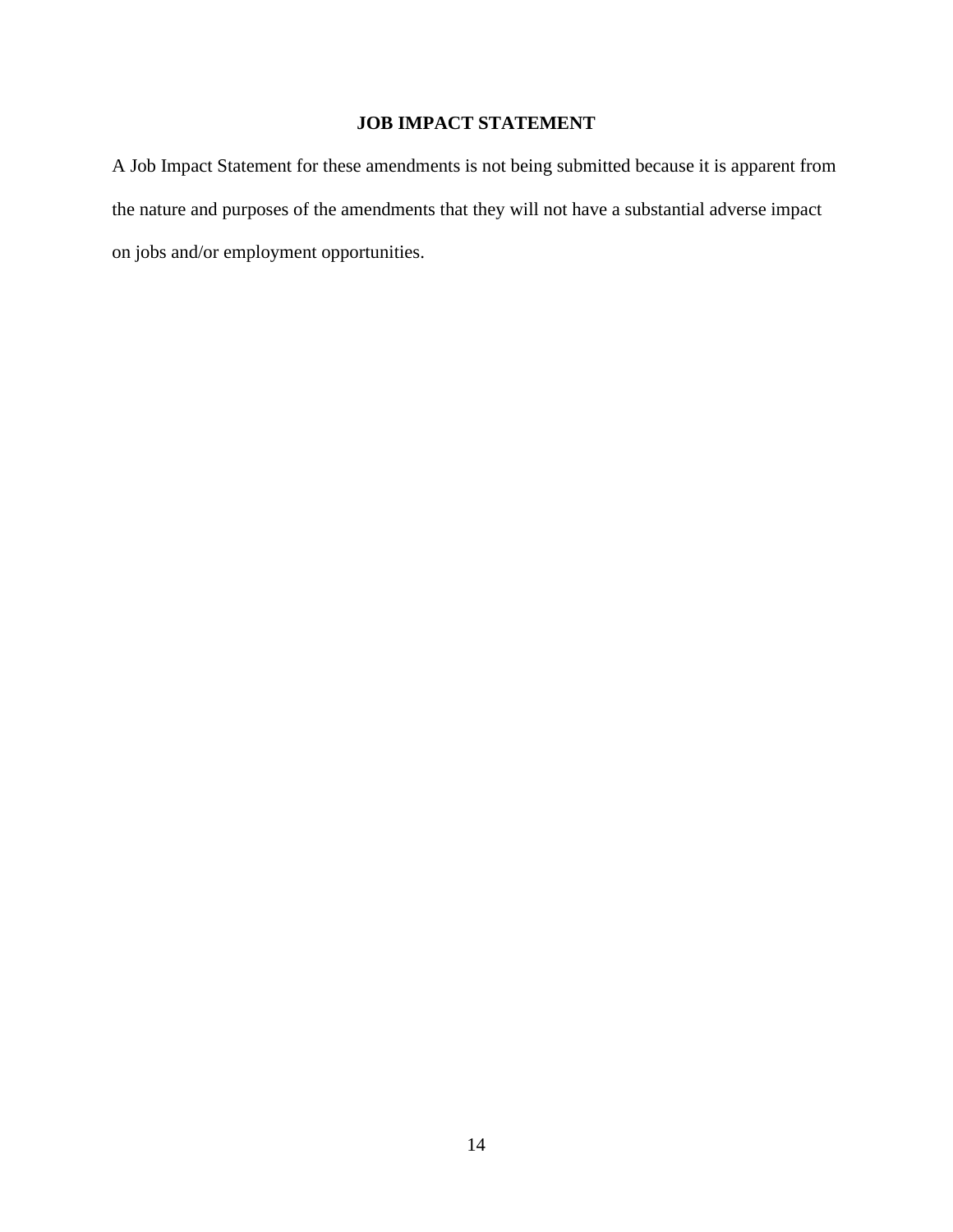## **ASSESSMENT OF PUBLIC COMMENT**

The Department of Health ("DOH" or the "Department") received several comments from St. Mary's Healthcare Systems for Children regarding the amendment of Social Services Law Sections 363-a(2) and 367-r, Section 505.8 of Title 18 (Social Services) of the Official Compilation of Codes, Rules and Regulations of the State, specifically the proposed rule change to *Private Duty Nursing Services to Medically Fragile Children*. The comments are summarized below with responses. Comments received were concerning the three-year incremental timeline for fee increases, and the recommendation that private duty nursing (PDN) fees should be the same across fee-for-service Medicaid and Managed Medicaid plans. One comment was not addressed because it did not concern the proposed rule changes.

#### **COMMENT:**

"Although St Mary's values the statute that increases fee for service private duty nursing rates we request future consideration to the three year incremental timeline and the impact it will have on families that have private insurance and are required to remain in fee for service Medicaid. Families in New York State pay high insurance premiums to ensure their medically fragile children receive quality medical care however, due to the managed Medicaid enrollment exclusion they still must rely on fee for service rates to secure private duty nursing. The inequity in the rates will continue to force nursing agencies to compete with managed care rates, minimize their ability to hire nurses and most importantly put families in crisis situations. For these reasons St Mary's strongly recommends future consideration to an immediate increase to fee for service private duty rates to equal managed care rates rather than an incremental increase over three years."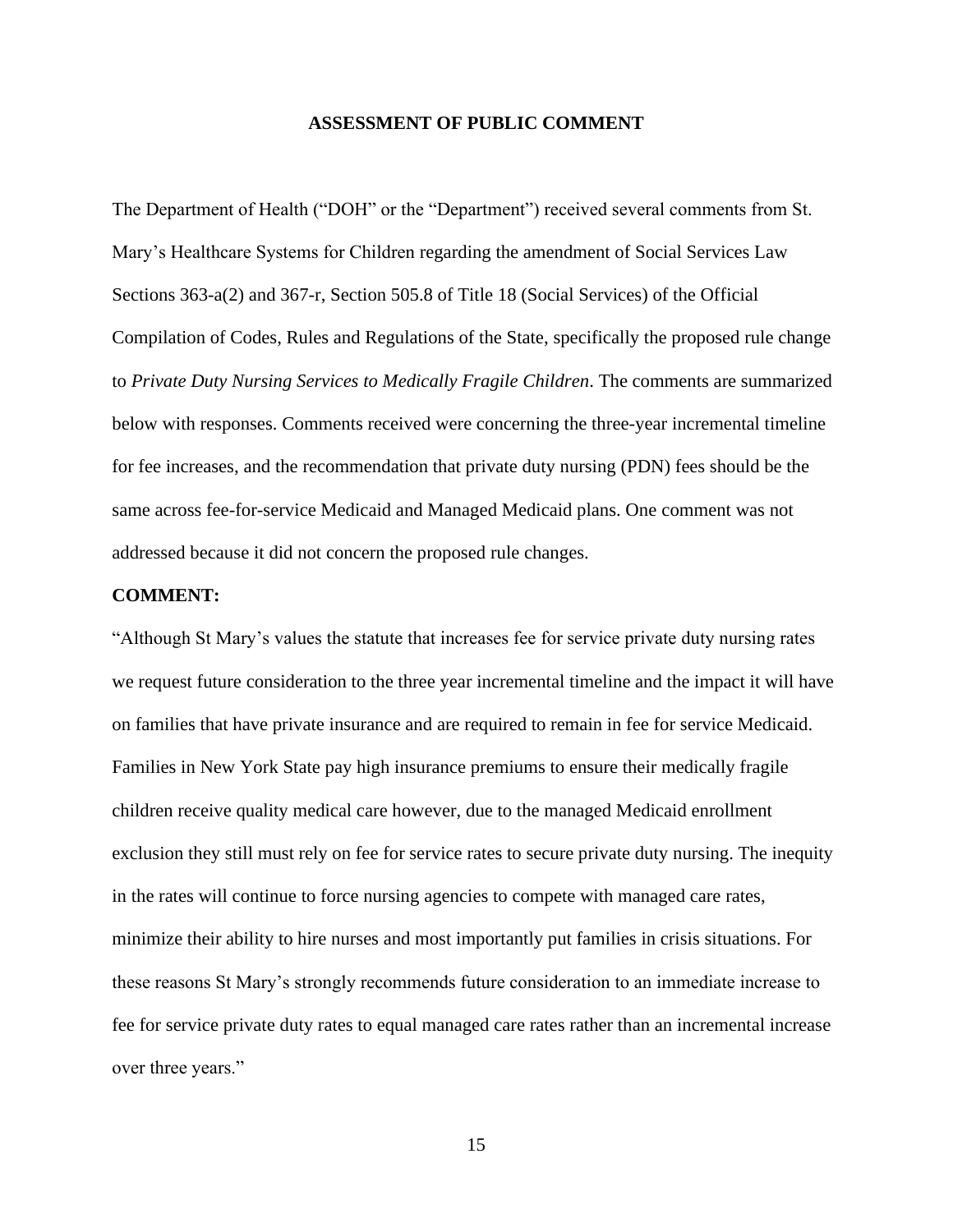## **RESPONSE:**

The responsibility of setting PDN fees will be under the authority of the Commissioner of Health. Current fees for PDN services are set by the county and will transition to regional PDN fees as of 10/1/2020. The regional fees were established to provide equitable reimbursement in two geographical regions, removing the county to county variability. Nurses who provide services to medically fragile children and enroll in the PDN directory will receive an enhanced fee. The enhanced fee will be provided in a three-year incremental timeframe. The enhancement will be calculated based on the new regional fees established. The provider will continue to receive the enhanced fee until the member reaches the age of 23. These increases are in addition to the 30% enhanced fee for nurses who demonstrate that they have the training and experience to treat medically fragile children. The 30% enhancement has also been expanded to nurses servicing members up until the age of 23. Enrollment in the directory, the new regional fees, and enhanced fees will strengthen the network of providers available to Medicaid members and better match medically fragile children with a nurse trained to meet their medical needs.

#### **COMMENT:**

"St Mary's is also concerned about the continuous need to address fee for service private duty nursing rates and strongly recommends the same Medicaid rate for the same service regardless of whether it is fee for service or managed Medicaid."

## **RESPONSE:**

As stated above, the responsibility of setting PDN fees will be under the authority of the Commissioner of Health. Currently the counties set fees for PDN services and are variable. Regional fees that will go into effect on 10/1/2020 will eliminate the variability between